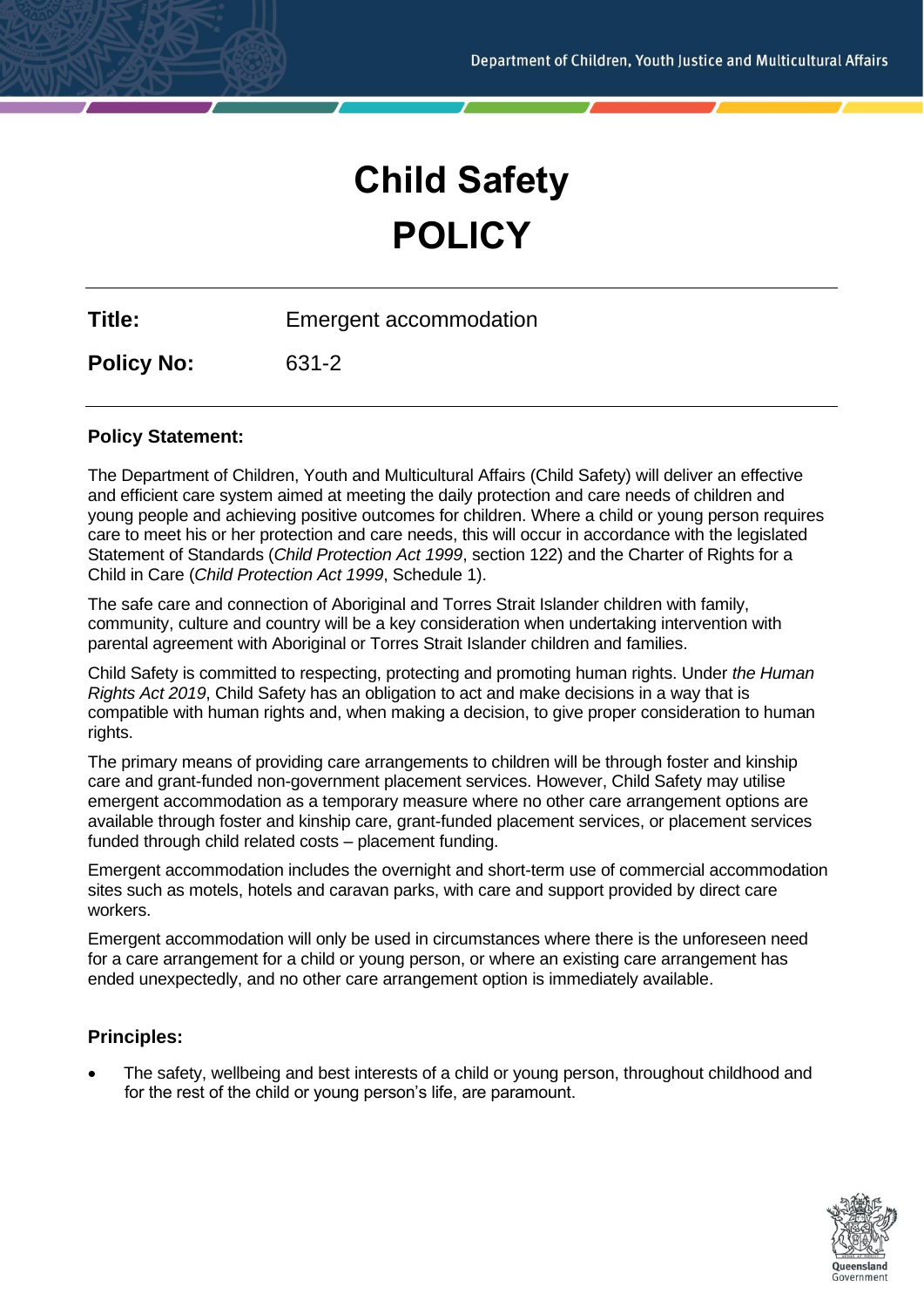- The safe care and connection of Aboriginal and Torres Strait Islander children and young people with family, community, culture and country will be a key consideration when undertaking intervention with parental agreement with Aboriginal or Torres Strait Islander children and families.
- Child Safety is committed to respecting, protecting and promoting human rights. Under the *Human Rights Act 2019*, Child Safety has an obligation to act and make decisions in a way that is compatible with human rights and, when making a decision, to give proper consideration to human rights.
- A child or young person's family has the primary responsibility for the child or young person's upbringing, protection and development and the preferred way of ensuring a child or young person's wellbeing is through the support of the child or young person's family.
- Child Safety will only place children and young people in care as part of an integrated child protection response when assessment indicates that separation of the child or young person from their family is unavoidable to ensure the child or young person's safety or wellbeing.
- Placement in care is a means of providing a safe and therapeutic care environment for children and young people.
- If a child is removed from the child or young person's family, the child or young person should be placed with the child or young person's siblings, to the extent that it is possible.
- A child or young person should have stable living arrangements, including arrangements that provide for a stable connection with the child or young person's family and community, to the extent that it is in the child or young person's interests; and for the child or young person's development, educational, emotional, health, intellectual and physical needs to be met.

## **Objectives:**

This policy and associated procedures provide Child Safety staff with guidance in circumstances where a child or young person's immediate needs for protection and care can only be met by the use of emergent accommodation.

#### **Scope:**

Emergent accommodation may be utilised for children or young people aged 12 years and older, who are subject to an assessment order, a care agreement or a child protection order granting custody or guardianship to the chief executive (including interim orders), where the child or young person's immediate needs for protection and care can only be met by the temporary use of emergent accommodation.

Emergent accommodation may be utilised for children younger than 12 years of age only in exceptional circumstances, for example, where the child is part of a sibling group to be placed together, and subject to a higher level of approval (refer to the Emergent accommodation procedure).

Emergent accommodation may be utilised for up to seven consecutive nights. Extension beyond seven nights must be approved by the regional executive director and may not exceed 20 nights in total. Extension beyond seven nights may only be approved where there is clear evidence that no suitable placement for the child is available.

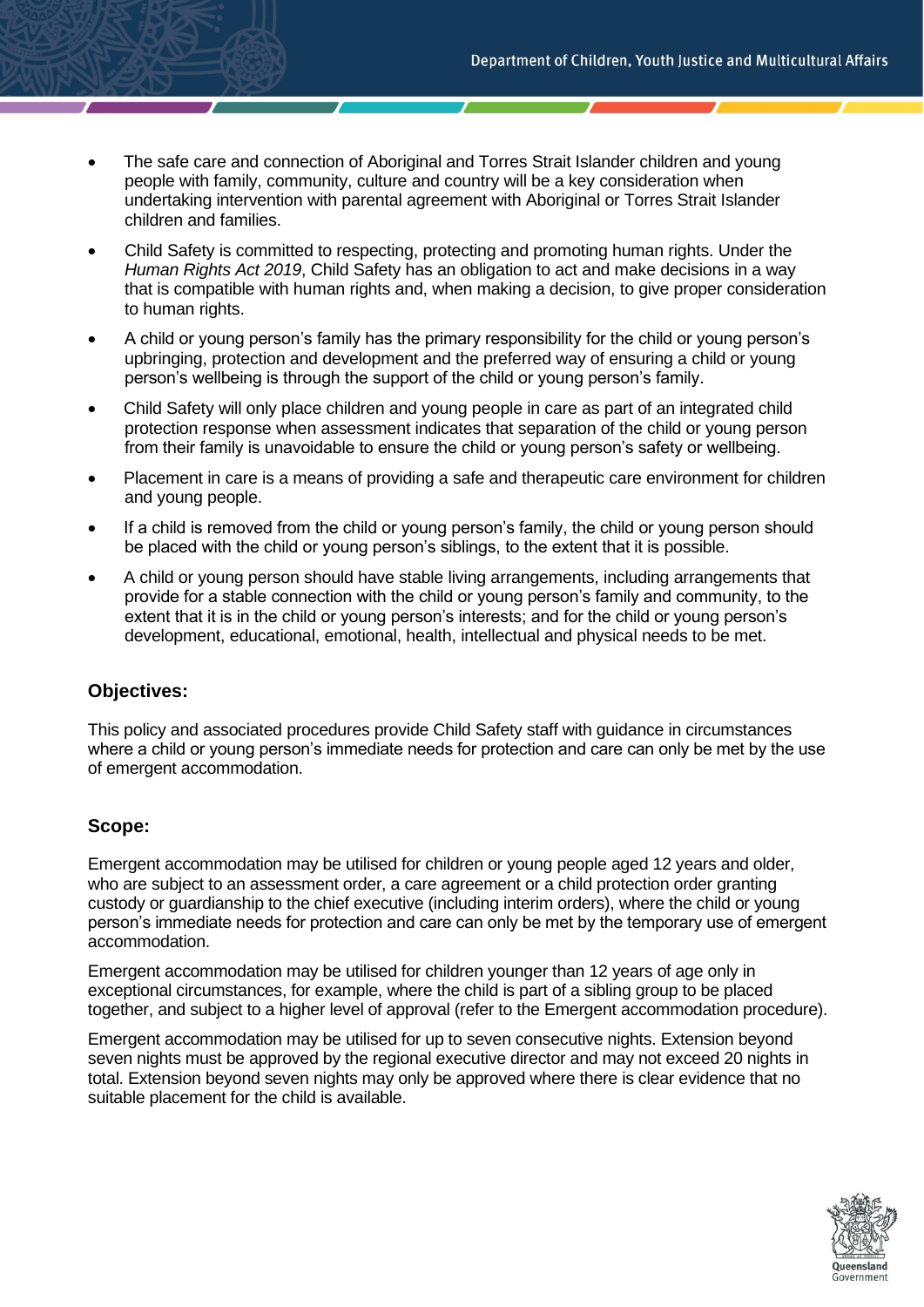In exceptional circumstances, where no grant-funded care arrangements are available and commercial accommodation sites (such as a self-contained unit in a caravan park) are the only viable rental option, the use of emergent accommodation may be extended beyond the 20 day limit with approval from the regional executive director. In such circumstances, all efforts must be made to transition the child or young person to another care arrangement (either through grant-funded placement services or through child related costs – placement funding) as soon as possible.

Emergent accommodation does not include:

- overnight and short-term stays in hotels, motels and caravan parks when a child or young person is on holiday with an approved foster or kinship carer
- planned supported independent living arrangements, in which young people aged 15 to 17 years are residing in a form of commercial accommodation (for example, a self-contained unit in a caravan park).

Please note that residential care is provided at premises owned or leased for the specific purpose of caring for children or young people and is in no circumstances to be provided in commercial accommodation sites such as motels, hotels and caravan parks.

## **Roles and Responsibilities:**

Roles and responsibilities related to the use of emergent accommodation are outlined in the procedure Emergent accommodation.

Roles and responsibilities related to care arrangements are contained in the Child Safety Practice Manual.

#### **Authority:**

*Child Protection Act 1999* Child Protection Regulation 2011 *Disability Services Act 2006 Financial Accountability Act 2009*

#### **Delegations:**

Delegations for approval of emergent accommodation are outlined in the associated procedure.